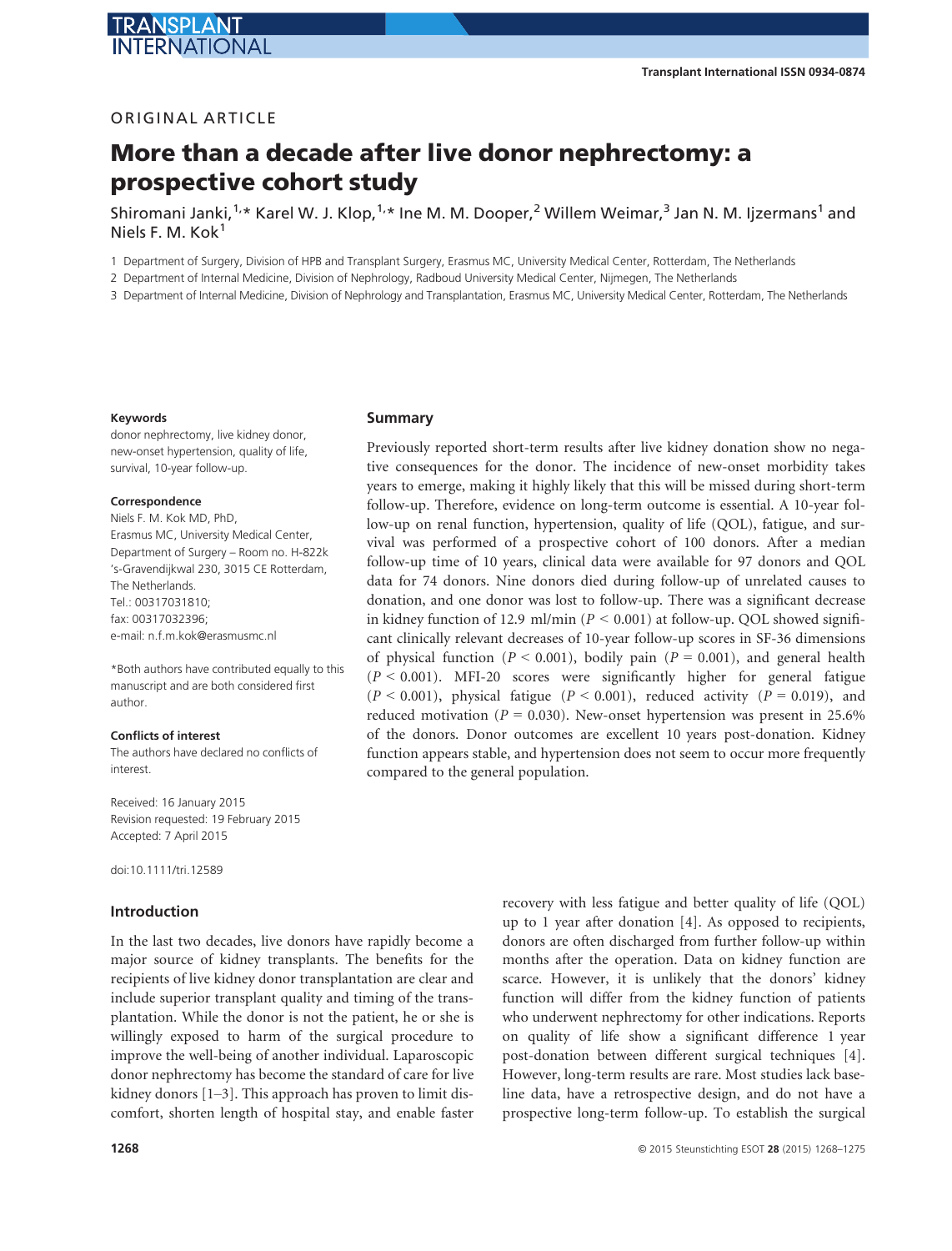standard of care in this era, we conducted a randomized controlled trial comparing laparoscopic and mini-incision open donor nephrectomy (MIDN) between 2001 and 2004. We previously reported short-term results 3–5 years after donation, demonstrating no difference between different surgical techniques in kidney function, quality of life, and mortality [5]. However, the occurrence of, for example, cardiovascular diseases takes years to emerge. With donors being a group of selected healthy individuals, it is highly likely that this will be missed during a short-term follow-up of less than 10 years. Recent studies demonstrated an increased risk in end-stage renal disease [6] and mortality [7] compared to nondonors. Therefore, evidence on longterm outcome is essential. We now present the prospective data of aforementioned donors who have been followed up annually, with a long-term follow-up of over a decade after donation to evaluate their kidney function, the incidence of new-onset hypertension, mortality, and quality of life.

### Patients and methods

### Study population

All 100 donors of our randomized trial comparing laparoscopic and mini-incision open live donor nephrectomy were included [4,5]. All donors have preoperatively been screened by a nephrologist, surgeon, social worker, and an anesthesiologist, and underwent imaging by angiography, MRI, or ultrasonography to evaluate the vascular anatomy of both kidneys. If both kidneys were deemed suitable, the right kidney was procured for transplantation. The pre-, intra-, and post-operative procedures were described previously [4]. An amendment to the protocol was written and approved by the internal medical ethics committee to evaluate the 10-year follow-up data of all donors, and a description of the ethical guidelines was followed. Donor survival was checked in the Municipal Registry; 10 years after donation, all donors who were still alive were contacted by mail and telephone to fill out questionnaires on their quality of life and fatigue. Of the deceased donors, the date and cause of death were recorded. Other outcomes were derived from current medical records (Fig. 1).

## Surgical procedures

Donors were operated in two Dutch tertiary referral centers of which 50 were randomized to MIDN and 50 to laparoscopic donor nephrectomy (LDN). Both techniques have been described previously [4].

## Data collection

After discharge, the donors visited the outpatient clinic for a follow-up at 3 weeks, 2 months, 3 months, and 1 year.



Figure 1 Flowchart of follow-up of 100 randomized live kidney donors. The follow-up boxes correspond with the number of donors of whom annual data on their kidney function and blood pressure were available. The quality of life (QOL) boxes represent the number of donors with available data on quality of life.

Thereafter, a yearly visit to the outpatient clinic was advised to evaluate kidney function. All donors have prospectively been followed since donation. Data on serum creatinine, blood pressure, weight, used medication, and medical history were collected from the medical records. Hypertension was defined according to the World Health Organization definitions: For donors aged <45: systolic blood pressure >140 mmHg and/or diastolic blood pressure >90 mmHg; for donors aged >45: systolic blood pressure >160 mmHg and/or diastolic blood pressure >95 mmHg; and/or for both age groups, the use of antihypertensive medication [8]. The estimated glomerular filtration rate (eGFR) was measured according to the Cockcroft-Gault formula [9] .

To evaluate the physical and psychosocial outcome among the donors, they were asked to fill out validated questionnaires on QOL (short form-36; SF-36) and fatigue (multidimensional fatigue inventory-20; MFI-20). Previously, these questionnaires had been conducted preoperatively, at 1 month, 3 months, 6 months, 1 year, and once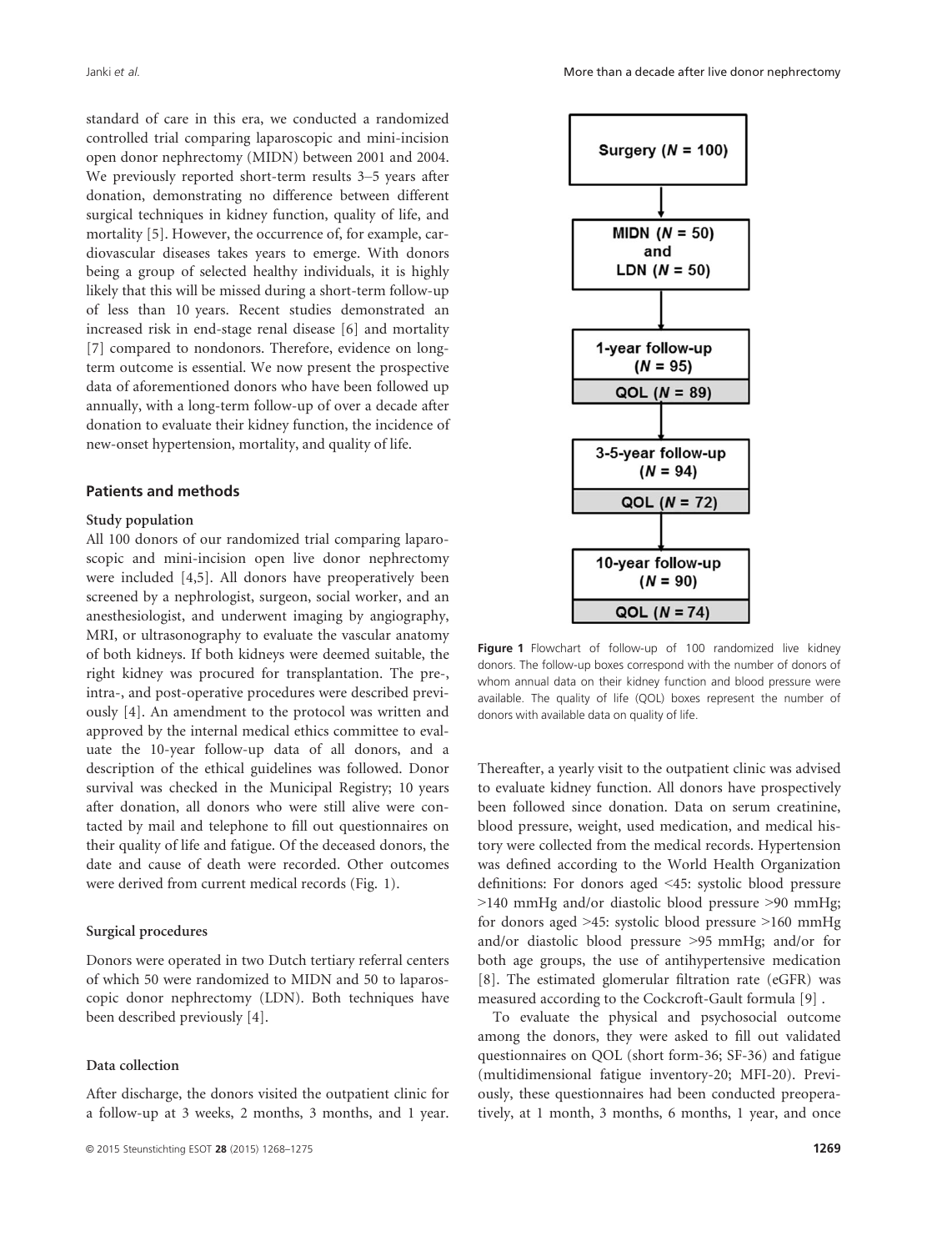between 3 to 5 years [4,5]. For the current study, questionnaires to all donors were sent between 2011–2014 at 10 years after donor nephrectomy. The SF-36 is a validated and commonly used scale to measure health-related QOL in eight health domains: physical function, role limitations due to physical health problems, bodily pain, general health, vitality, social functioning, role limitations due to emotional problems, and mental health. Scores for each of these domains range from 0 to 100, with higher scores indicating better QOL [10]. The MFI-20 includes 20 items ranging from one to five, which are divided into five scales: general fatigue, physical fatigue, reduced activity, reduced motivation, and mental fatigue. The total score per scale ranges from 4 (no fatigue) to 20 (exhausted) [11,12].

## Statistical analysis

Continuous variables were compared with the Mann– Whitney U-test, categorical variables with the chi-square test, repeated variables of the SF-36 and MFI-20 with spss mixed models, and other repeated continuous variables (including between-group analysis) with the paired-samples t-test. Repeated measures of the SF-36 and MFI-20 were adjusted for baseline values and donor's gender and age. A five-point difference between baseline and follow-up on any health concept of the SF-36 [13] and a ten-point difference between baseline and follow-up of the MFI-20 [14] were considered minimal clinically relevant difference. Survival was analyzed with a Kaplan–Meier analysis, and between-group analysis was performed with a log-rank test. All analyses were conducted using spss (version 22, SPSS Inc., Chicago, IL, USA). A P-value <0.05 (two-sided) was considered statistically significant.

## Results

Between November 2001 and February 2004, donors were randomly selected into two groups: 50 for MIDN and 50 for LDN. The follow-up period was between November 2011 and February 2014. Ninety-four percent of the donors were alive at 10-year follow-up. Donor response rates with regard to the forms increased from 72% at 3–5 years postdonation to 80% at 10 years post-donation. One donor lives abroad and was lost to follow-up. Therefore, annual data on kidney function and blood pressure were available in 90% of the donors. Median follow-up of the population was 10 years (range 2–11 years). Baseline characteristics of the responders are shown in Table 1.

## Kidney function

As expected, the 10-year follow-up measurements of eGFR were significantly lower compared to the baseline

Table 1. Long-term outcomes of donor and recipient. Categorical data are given as numbers (%) and continuous variables as median (range).

| Donor                   |              |
|-------------------------|--------------|
| Female (%)              | 37 (50%)     |
| Age at baseline (years) | 49.0 (20-77) |
| eGFR (ml/min)           | $P = 0.001$  |
| <b>Baseline</b>         | 89.5 (29.3)  |
| Follow-up               | 76.6 (26.6)  |
| Hypertension (%)        |              |
| <b>Baseline</b>         | $9(9\%)$     |
| New onset               | 23 (26%)     |
| BMI ( $\text{kg/m}^2$ ) | $P = 0.001$  |
| <b>Baseline</b>         | 25.9(4.0)    |
| Follow-up               | 27.2(4.3)    |

measurements, median 76.6 and 89.5 ml/min, respectively  $(P < 0.001)$ , resulting in a median eGFR loss of 14%. However, the 10-year follow-up measurements of the eGFR of all donors were not significantly different compared to the 1-year measurements, median 76.4 and 76.1 ml/min, respectively ( $P = 0.858$ ). Seventeen donors (18.8%) had an eGFR between 30 and 60 ml/min. Within this group, eGFR at baseline was significantly lower when compared to donors with an eGFR of 60 ml/min or more, a median of 60 and 94 ml/min, respectively  $(P < 0.001)$ . Also, age at follow-up was significantly higher in this group, a median of 75 and 57 years, respectively ( $P < 0.001$ ). No significant differences with regard to body mass index (BMI), gender, and pre-existent or new-onset hypertension were observed within this group.

After 10 years, 35 donors (38%) lost over 6–34% of their creatinine levels as compared to their 1-year follow-up. Within this group, creatinine at follow-up was significantly lower when compared to donors who lost less than the expected 5% of their creatinine, a median of 98.5 and 112.5 ml/min, respectively ( $P = 0.004$ ). None of the donors developed end-stage renal disease (ESRD) or required renal replacement therapy.

## Incidence of hypertension

The median systolic blood pressure at follow-up was 130 mmHg compared to 128 mmHg before donation  $(P = 0.622)$ . Donors who did not develop hypertension had a median systolic blood pressure of 125 mmHg at follow-up, which was not statistically significantly different as compared to their systolic blood pressure of 124 mmHg at baseline ( $P = 0.359$ ).

Hypertension pre-existed in nine donors, who were all treated medically, and of which, four donors were involved in a living-related kidney transplantation ( $P = 0.064$ ). These donors had well-regulated hypertension at followup. Their median systolic pressure at follow-up was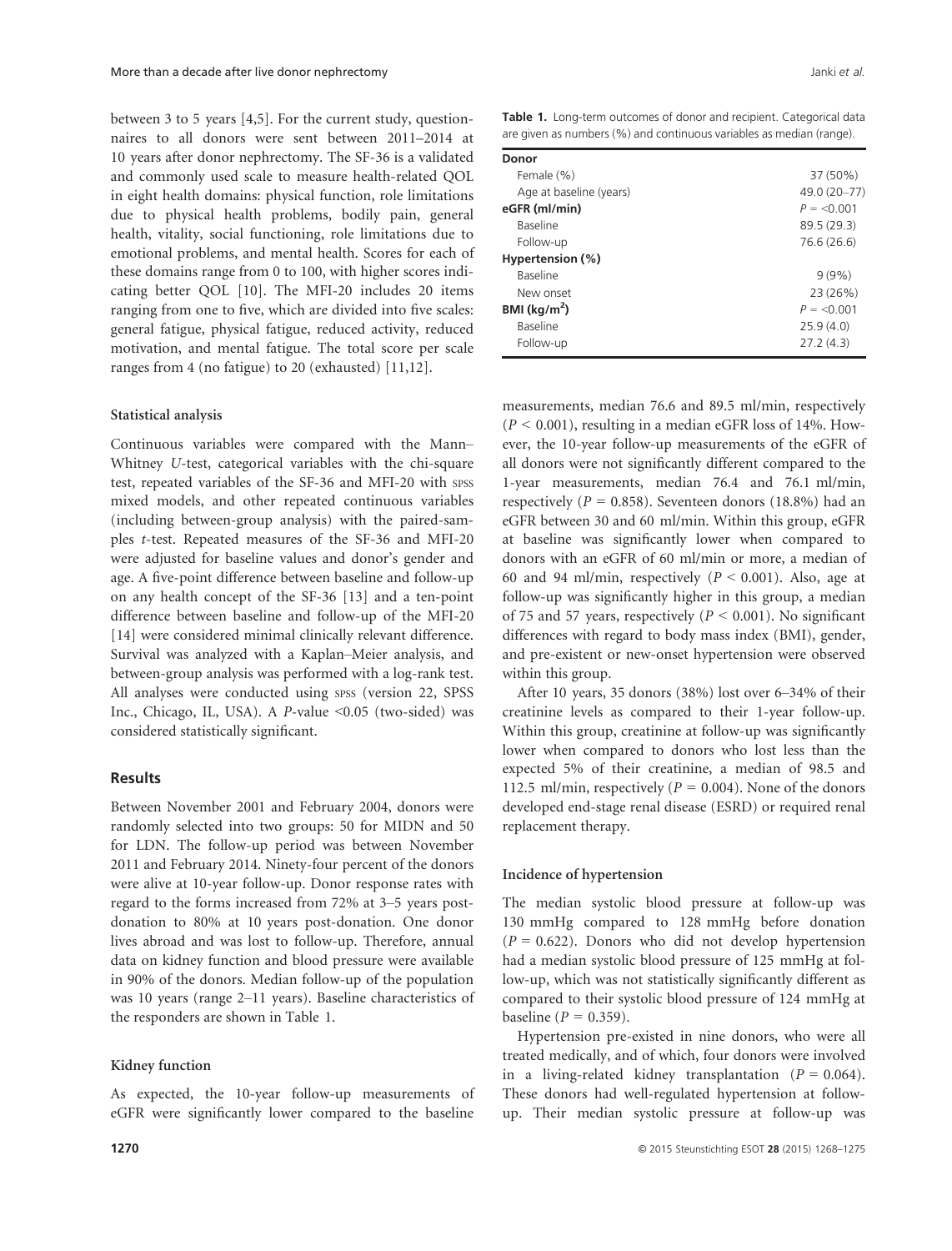133 mmHg, which had not increased compared to their systolic blood pressure of 140 mmHg at baseline  $(P = 0.307)$ . One donor still had the same medication, three donors received one additional antihypertensive drug, two donors received two additional antihypertensive drugs, and the other three had switched to other antihypertensive drugs. These donors had a median eGFR of 69.0 ml/min at follow-up.

Twenty-three donors (25.6%) developed high blood pressure 10 years (818 person-years) post-donation, of whom 13 donors were involved in a living-related kidney transplantation ( $P = 0.708$ ). The recipients of six of these donors (46%) were treated for hypertension. There was no significant difference between the incidence and prevalence of hypertension among recipients compared to donors with pre-existing hypertension ( $P = 0.682$ ). Hypertension of all 23 aforementioned donors was adequately treated with medication. Their median systolic pressure was 135 mmHg, which was not different compared to their systolic blood pressure of 133 mmHg at baseline ( $P = 0.826$ ). Ten donors were treated with one antihypertensive drug, 10 donors with two antihypertensive drugs, and two donors with three antihypertensive drugs. Data were missing in one case. These donors had a median eGFR at follow-up of 68.7 ml/min, and the median eGFR in the group of donors without hypertension was 79.9 ml/min  $(P = 0.109)$ . Donors who developed hypertension were significantly older at time of donation when compared with donors who did not develop hypertension, mean age of 57 vs. 45 years, respectively ( $P = 0.001$ ). No significant differences with regard to eGFR at baseline or 1 year after donation and BMI at baseline or follow-up were observed.

## QOL and Fatigue

Previous follow-up results showed that all dimensions of QOL had returned to baseline [5]; however, 10-year followup scores of the following dimensions were significantly decreased compared to baseline: physical function domain  $(-7.0, P < 0.001)$ , bodily pain  $(-7.0, P = 0.001)$ , general health  $(-7.1, P < 0.001)$ , and vitality  $(-4.1, P = 0.028)$ (Table 2). However, the latter was not clinically relevant [13]. The SF-36 physical functioning development during 10 years of follow-up of the donors in comparison with the psychical functioning of the general Dutch population of 41–60 years [15] is shown in Fig. 2a. After 10 years of follow-up, the donors had a physical functioning score above the average of the general Dutch population. Compared to the 5-year follow-up, the scores for general health and social functioning at 10-year follow-up showed a statistical difference of  $-5.1$  ( $P = 0.013$ ) and  $-4.9$  ( $P = 0.036$ ), respectively.

On average, donors did not return to baseline during 10 year follow-up for any dimension of the MFI-20: general fatigue  $(+2.2, P < 0.001)$ , physical fatigue  $(+2.0,$  $P < 0.001$ ), reduced activity (+1.0,  $P = 0.019$ ), and reduced motivation (+0.8,  $P = 0.030$ ), with the exception of mental fatigue  $(+0.1, P = 0.807)$  (Table 2). However, none of these differences were clinically relevant [14]. The MFI-20 physical fatigue development during 10 years of follow-up is shown in Fig. 2b. Compared to the 5-year follow-up, the

| Table 2. Quality of life of 74 live kidney donors after 10 years past donation. Raw data at baseline and 10-year follow-up [estimate (SD)]. Estimated |  |
|-------------------------------------------------------------------------------------------------------------------------------------------------------|--|
| adjusted difference between baseline and 10-year follow-up, 95% confidence intervals and P-values for the dimensions of the SF-36 and MFI-20          |  |
| scales during 10-year follow-up. For the SF-36 dimensions overall scores from the general population with similar age are provided [estimate (SD)].   |  |

|                    |                 |                    |                           | <b>Estimated</b> |                          |             |
|--------------------|-----------------|--------------------|---------------------------|------------------|--------------------------|-------------|
|                    | <b>Baseline</b> | Ten-year follow-up | <b>General population</b> | difference*      | 95% Confidence interval* | $P$ -value* |
| <b>Dimension</b>   |                 |                    |                           |                  |                          |             |
| <b>SF-36</b>       |                 |                    |                           |                  |                          |             |
| Physical function  | 92.5(13.1)      | 85.5(16.0)         | 84.0 (19.6)               | $-7.0$           | $-10.9$ to $-3.2$        | < 0.001     |
| Role physical      | 91.1(24.7)      | 89.0 (30.1)        | 74.5 (36.8)               | $-1.4$           | $-9.6$ to 6.7            | 0.728       |
| Bodily pain        | 95.0(13.6)      | 88.0 (16.7)        | 71.8(24.1)                | $-7.0$           | $-11.3$ to $-2.8$        | 0.001       |
| General health     | 85.1 (13.7)     | 78.2 (15.5)        | 69.7 (20.6)               | $-7.1$           | $-10.8$ to $-3.4$        | < 0.001     |
| Vitality           | 79.9 (15.0)     | 75.8 (17.0)        | 68.6 (20.2)               | $-4.1$           | $-7.8$ to $-0.5$         | 0.028       |
| Social functioning | 90.0(15.6)      | 89.2 (17.3)        | 83.5(22.1)                | $-0.8$           | $-4.9$ to 3.4            | 0.716       |
| Role emotional     | 90.0(24.1)      | 91.8(27.8)         | 81.6(33.2)                | 2.4              | $-5.2$ to 10.0           | 0.539       |
| Mental health      | 81.1(13.2)      | 82.4 (13.8)        | 75.6 (18.5)               | 1.3              | $-1.5$ to 4.1            | 0.345       |
| <b>MFI-20</b>      |                 |                    |                           |                  |                          |             |
| General fatique    | 6.0(3.0)        | 8.3(3.9)           | 8.4(3.4)                  | 2.2              | 1.4 to 3.1               | < 0.001     |
| Physical fatique   | 5.5(2.5)        | 7.4(3.4)           | 7.9(3.7)                  | 2.0              | 1.2 to 2.8               | < 0.001     |
| Reduced activities | 6.8(3.1)        | 7.8(3.6)           | 7.9(3.5)                  | 1.0              | 0.2 to 1.8               | 0.019       |
| Reduced motivation | 6.3(2.5)        | 7.2(3.3)           | 7.8(3.1)                  | 0.8              | $0.1$ to $1.5$           | 0.030       |
| Mental fatique     | 7.4(4.0)        | 7.5(3.9)           | 7.5(3.2)                  | 0.1              | $-0.7$ to 0.9            | 0.807       |

\*Baseline compared with 10-year follow-up.

© 2015 Steunstichting ESOT 28 (2015) 1268–1275 1271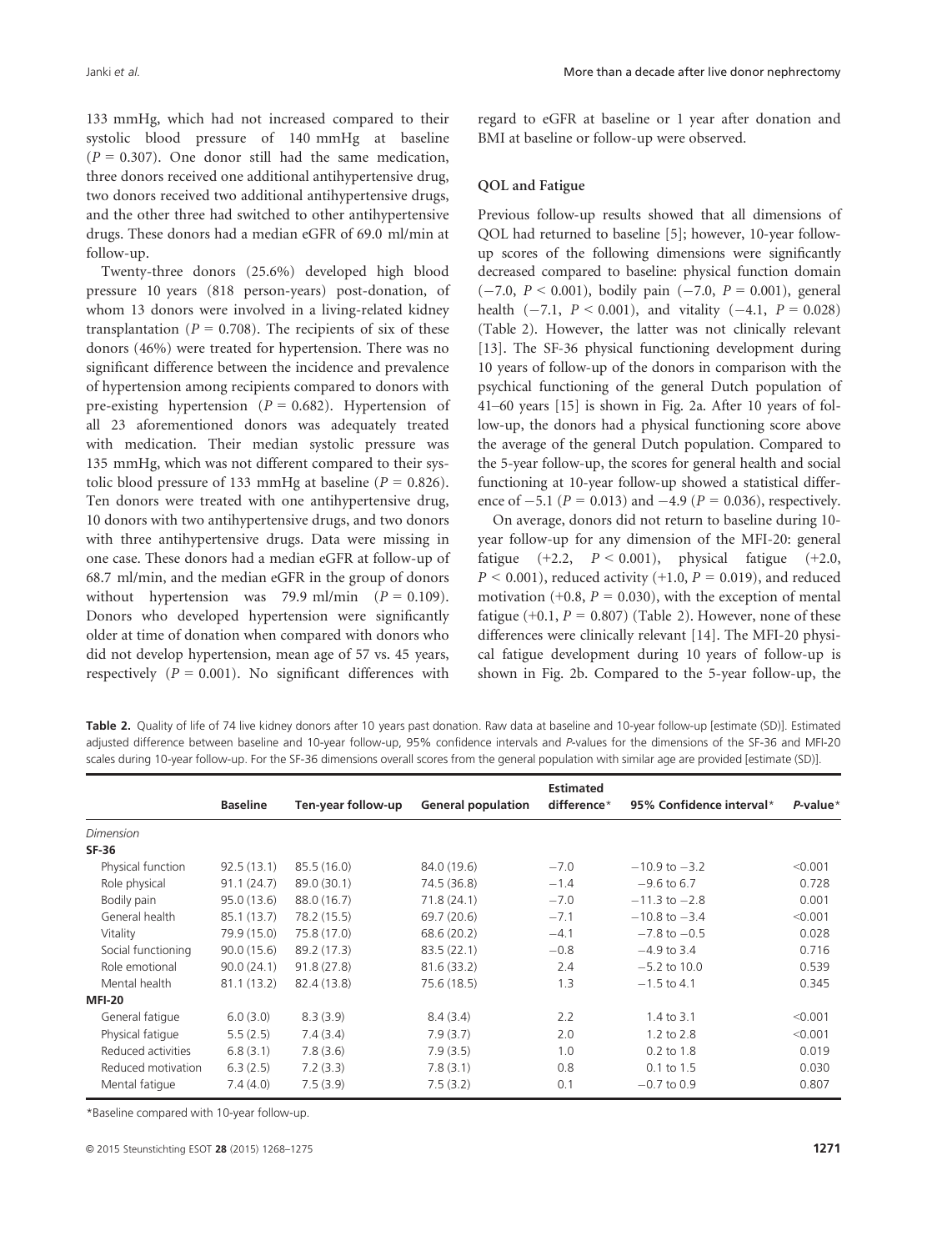

Figure 2 SF-36 physical function dimension of donors and general Dutch population (a) and MFI-20 physical fatigue of donors and general population (b) development during 10 years of follow-up. Points indicate estimate with 95% confidence interval.

reduced activity score shows a statistical difference of  $-1.2$  $(P = 0.012)$ . All follow-up dimension scores are either better or similar as compared to the general population scores.

### **Mortality**

Nine donors have died according to the longest follow-up. The overall donor survival is depicted in Fig. 3. One donor died after 2 years of follow-up due to a car accident, one died after 4 years of follow-up of metastasized colon cancer, two died after 7 years of follow-up of which one due to metastasized breast cancer and the other of metastasized lung cancer, one died after 8 years of follow-up due to a cerebral vascular incident, one died after 9 years of followup due to recurrence of breast cancer, two died after 10 years of follow-up of which one to an aspergillus infection during chemotherapy for acute myeloid leukemia and the other one of a cutaneous malignancy, and one died after 11 years of follow-up due to a ruptured aneurysm of the descending aorta. Of the six donors who died due to malignancies, three donors were related to their recipient. One donor donated to her brother and was diagnosed at

age 48 with metastasized breast cancer, a second donor donated to his son and was diagnosed at age 60 with metastasized colon cancer, and the last donor also donated to his son and was diagnosed at age 68 with metastasized lung cancer. None of these donors were tested for genetic origin of their malignancies.

#### LDN versus MIDN

There was no significant difference between MIDN and LDN donors on the availability of their annual data of kidney function and blood pressure (46 vs. 44) or response rate (37 vs. 37). Neither baseline characteristics including gender, age, eGFR, pre-existent hypertension, and BMI nor long-term results of eGFR, new-onset hypertension, BMI, QOL, fatigue scores, and survival of recipient and graft were different between groups.

## **Discussion**

This prospective study for which data have been gathered during regular, annual, long-term follow-up of donors par-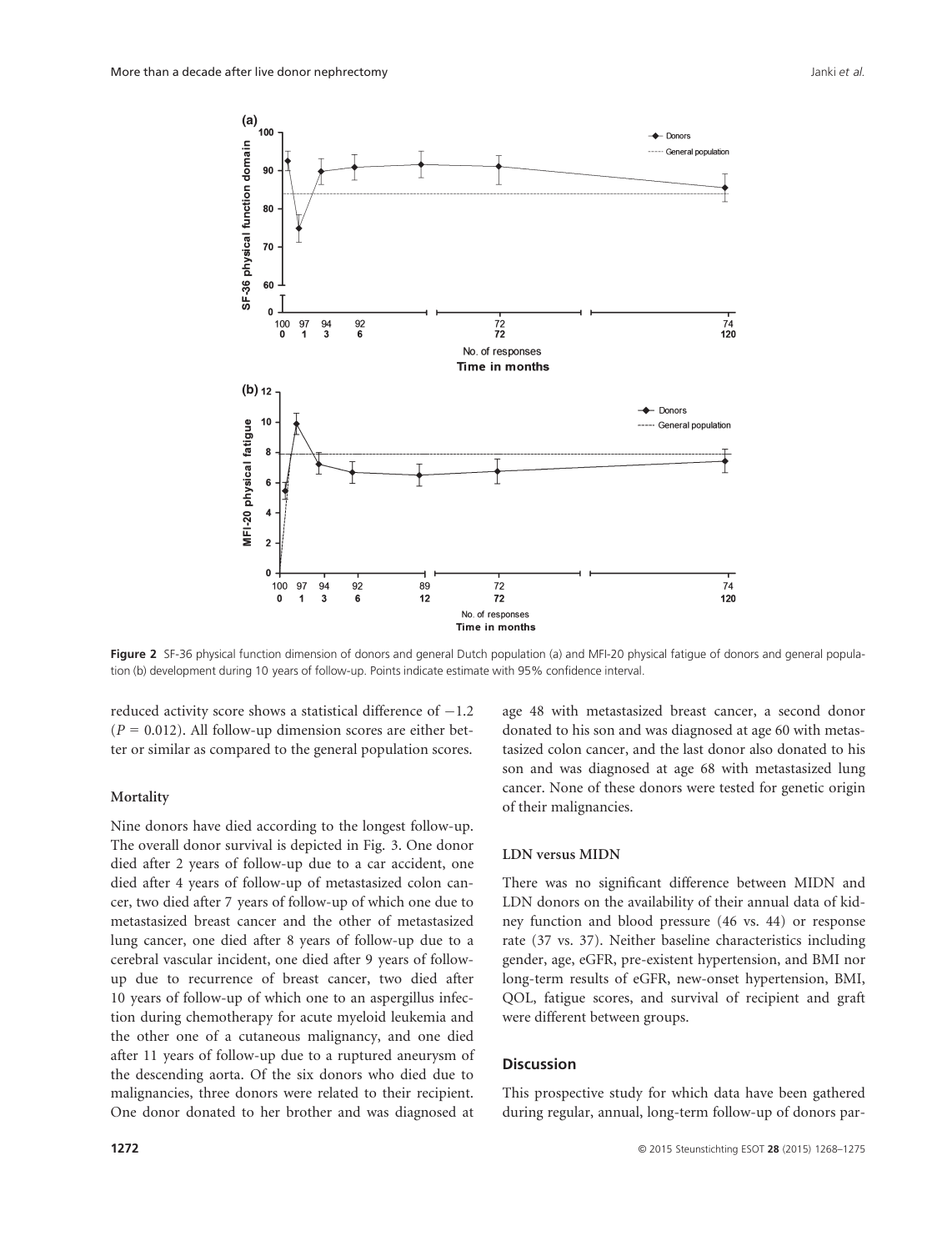

Figure 3 Longest follow-up survival of donors. The numbers at risk are shown on the x-axis.

ticipating in a randomized controlled trial includes QOL and fatigue scores and data on renal function, hypertension, BMI, and survival. After 10 years of follow-up, we expected that surgical technique would not influence longterm outcomes. This hypothesis holds. Rather interesting is the outcome of the whole group. Long-term outcome of live donor nephrectomy is excellent from the perspectives of both donor and recipient. The donor retains good quality of life and sufficient kidney function. The recipient has a good chance of 10-year survival with a functioning graft. The response rate was excellent with 80 percent. As the cohort was randomized, baseline characteristics were not expected to significantly differ between groups. On average, live kidney donors have excellent life expectancy, do not have to fear further deterioration of kidney function or an increased risk of hypertension, and have a better quality of life than the general Dutch population [15]. To our knowledge, all other studies have been conducted with a retrospective design. QOL has been polled at different times from donation and analyzed without paired control data in particular.

The median eGFR 10 years after donation was 76.6 ml/ min. These results are in line with other studies reporting on a median follow-up of approximately 10 years with similar age range of the donors on follow-up [16–21]. Of all donors, 18.8% have an eGFR between 30 and 60 ml/min, which is a higher percentage compared to a study by El-Agroudy et al. [22] of 0.9%. However, as baseline eGFR values were higher in the study by El-Agroudy et al., postdonation values were expected to be higher and the mean age of their donors is less than our donors. Furthermore, the group of donors with an eGFR between 30 and 60 ml/ min comprised significantly older donors and donors with an inferior eGFR at baseline. It has been established that nephrectomy will lead to a compensatory increase in eGFR

in the remaining kidney to 70% of prenephrectomy values [23]. Donors with low preoperative eGFR before nephrectomy are associated with a low eGFR at follow-up [16,18,20,24]. Najarian et al. [25] showed a significant decline in creatinine clearance of live kidney donors after a mean follow-up of 16 years compared with baseline; however, these results did not significantly differ compared to the siblings of these donors. Therefore, the observed decrease in eGFR in our study was expected and in accordance with previous reports. Two studies reported an increased risk of ESRD for donors compared with nondonors. Mjoen et al. [7] reported an increased risk after a median follow-up of 15.1 years among 1.901 donors, which was likely caused by hereditary immunological kidney disease. Muzaale et al. [6] reported an increased risk of ESRD for donors compared with matched healthy nondonors after a median follow-up of 7.6 years. This study was performed in a much larger cohort of 96.217 donors. However, the increased risk was relatively small and the median follow-up was less than 10 years. Our donors have an annual follow-up on their kidney function, and as opposed to most other studies, we are able to report that eGFR is stable over time at various time points during follow-up. Most other studies did not include this continuous followup on eGFR and reported on a single time point. This might be a reason why the kidney function of our donors remains stable. Kidney function deterioration could be detected and monitored at an earlier stage, and if necessary, further investigation can be carried out.

Of all donors, 25.6% were diagnosed with new-onset hypertension. In the current literature, the hypertension rate among live kidney donors after approximately 10 years of follow-up ranges from 8.8% to 48.6% [19,20]. Our results are similar to the majority of the existing literature on live kidney donors [16,18,22,26,27]. Vasan et al. [28] showed that in their population-based study, the incidence of new-onset hypertension in their cohort with a mean age of 52 years was 19% after a follow-up of 4 years. Also, with age the incidence of hypertension increased, especially in elderly due to the longer exposure time to develop hypertension. These findings are similar to other concordant literature on population-based studies, where the incidence of new-onset hypertension ranged from 20% to 30% after a follow-up of 4 years [29–31]. Other studies with a longer follow-up up to 10 years showed an incidence of new-onset hypertension of 19–28% [32,33]. These results of nondonors are concordant with our findings. Donors with newonset hypertension have a mean eGFR of 69.8 ml/min, which is relatively good. All donors had well-regulated hypertension. El-Agroudy et al. show a better mean eGFR in their hypertensive donors, in their cohort, but this cohort had higher baseline values and were of younger age. BMI of our donors at follow-up was 27.2 (4.3), which is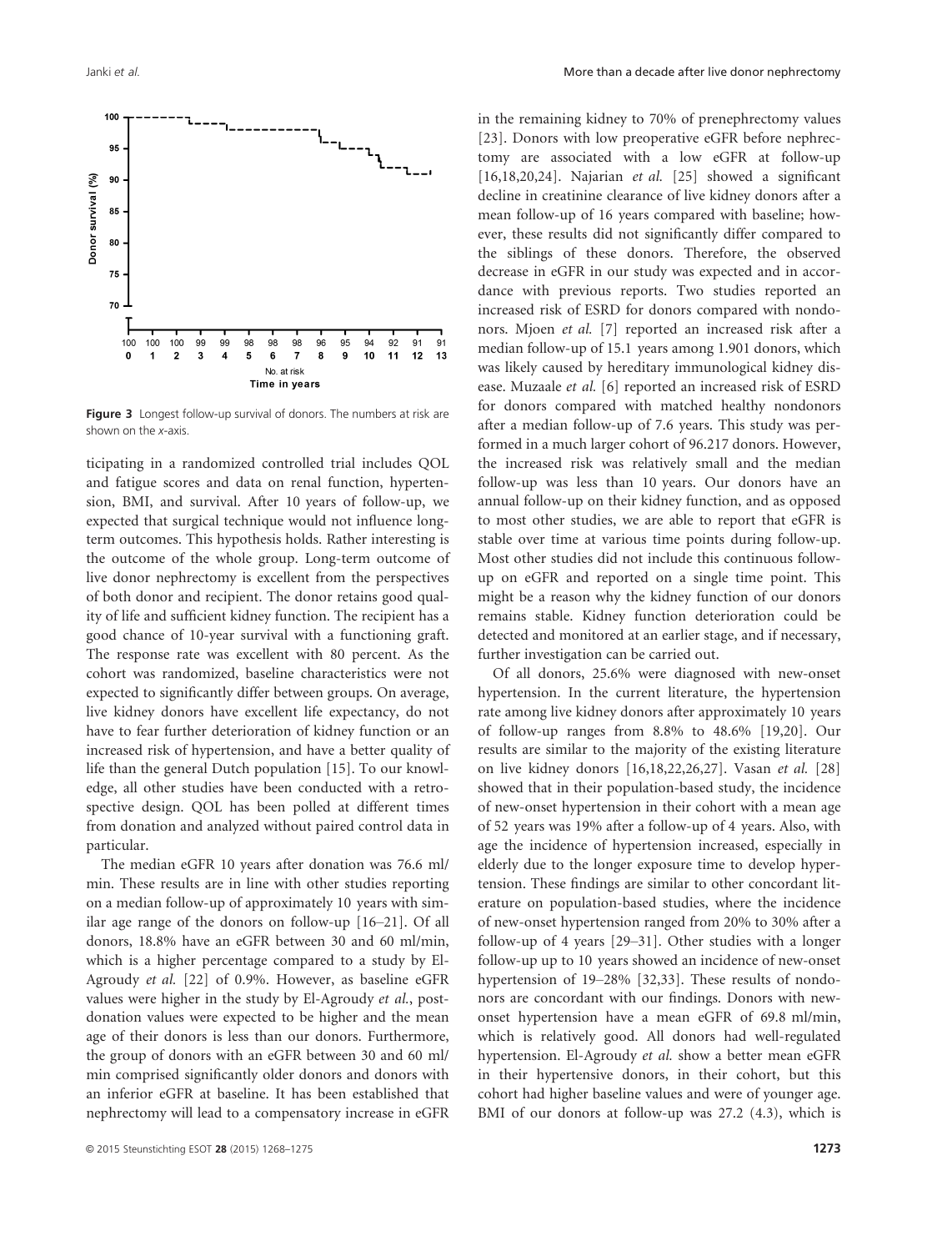comparable with the current literature [17,22]. The existence of prevalent and incident hypertension of donors was not associated with the existence of prevalent hypertension among the recipients. In order to assess the incidence of decreased kidney function and hypertension after donation compared to the incidence in the general population, a matched study comparing live kidney donors and healthy nondonors is required.

Quality of life in general was excellent, and all SF-36 scores were above the average of the general Dutch population of 41–60 years [15]. Previous follow-up results showed that all dimensions of QOL had returned to baseline [5]. However, current results show that donors deviate from their baseline value for the dimensions on physical functioning, general health, bodily pain, and vitality of the SF-36. Most of the MFI-20 scores with the exception of mental fatigue also deviate from the baseline value. However, the average scores are similar to a sample of the general population of 40–59 years [34,35]. The question remains whether this may be considered a general effect of aging, as it has been established that QOL and fatigue depend on age and gender [10,34] or that the measured decrease is the result of living with one kidney. The first explanation might be most likely, as the entire cohort is 10 years older and one would expect all described changes to come with higher age. Although the latter explanation is unlikely, comparison with a matched control group that did not donate a kidney is necessary to provide a definite answer to this question.

Of all donors, 9% died within a range of 2–11 years after donation. All donors died of unrelated causes to donation. This percentage is comparable to previously published results and comparable to the mortality rate in the general population [17,18]. Mjoen et al. reported an increased cardiovascular and overall mortality among donors compared to nondonors after a median follow-up of 15.1 years. Only two donors in our cohort (2%) died of vascular causes due to a ruptured aortic aneurysm and a cerebral vascular incident with a kidney function of 135 and 108 ml/min within 1 week before their death, respectively. The majority of the donors (5%) died of malignancies, of which three donors were involved in a living-related kidney transplantation. These malignancies did not appear familial cancers based on family history and age of onset. Specific screening of recipients for these specific malignancies is currently not performed. In the Netherlands, there is a screening program for breast cancer and since a year for colorectal cancer. Therefore, it remains unknown whether their recipients are at risk to develop a malignancy. However, with regular follow-up of the recipients, early recognition of symptoms can be detected.

A possible limitation of this study could have been a response bias. Donors who are not satisfied with the results of the procedure are less likely to respond to a

survey. However, as response rates were excellent, even higher than the response rate after 3–5 years of follow-up [5], it seems unlikely that these limitations have influenced the outcome of this study in a major way. Moreover, this cohort of 100 donors is too small to perform subgroup analyses on elderly donors and donors with minor comorbidity, and excess overall risk of donors. Larger databases should be generated to conduct these analyses. Last, there is no age-matched cohort of nondonors with whom the donor cohort can be compared with, which limits the statements on kidney function, QOL, and new-onset hypertension to population-based studies in the current literature.

In conclusion, donor outcomes including QOL and fatigue scores are excellent more than a decade after live kidney donation. Potential donors should not fear major negative changes at the long-term as kidney function appears stable and hypertension does not seem to occur more frequently compared to other live kidney donor studies and population-based studies. Recipient outcomes are excellent. These results are reassuring for the current practice of live kidney donation.

## Acknowledgement

We would like to extend our gratitude to Anneke van Duuren who has managed all data of these donors during follow-up.

## Authorship

KWJK and SJ: contributed equally to this manuscript. KWJK, SJ, WW, JNMI and NFMK: responsible for the study design. KWJK, SJ, IMMD and NFMK: involved in the acquisition of data. KWJK, SJ, and NFMK: data analyzed. KWJK, SJ, IMMD, WW, JNMI and NFMK: involved in the interpretation of data. KWJK and SJ: drafted the article. IMMD, WW, JNMI, and NFMK: revised the work critically. KWJK, SJ, IMMD, WW, JNMI and NFMK: approved the final version of the manuscript for publication and agree to be accountable for all aspects of the work.

## Funding

This study was financially supported by the Dutch Kidney Foundation and unrestricted grants from the Society of American Gastrointestinal Endoscopic Surgeons.

## References

1. Kok NF, Weimar W, Alwayn IP, Ijzermans JN. The current practice of live donor nephrectomy in Europe. Transplantation 2006; 82: 892.